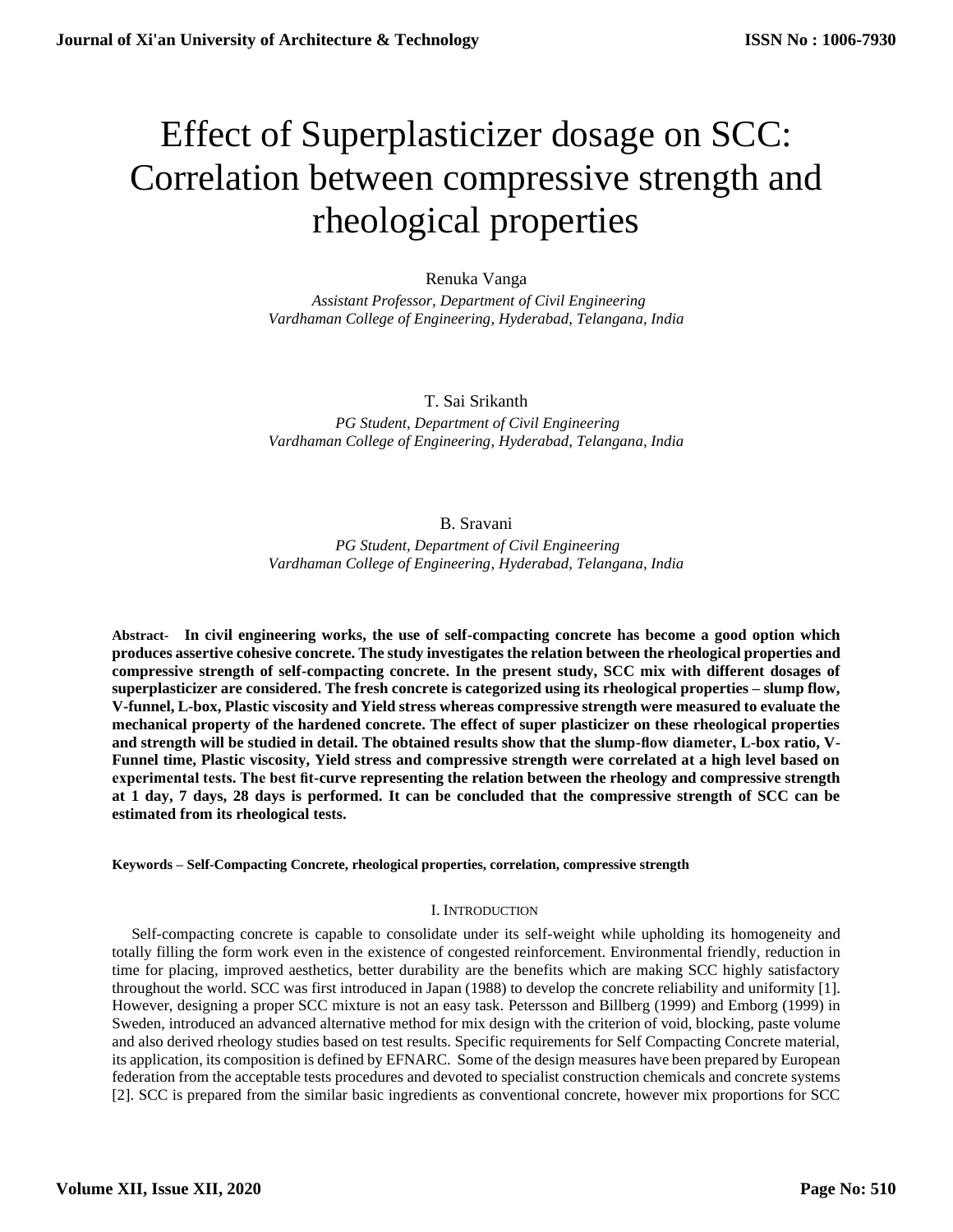vary from those of conventional concrete. SCC comprises less coarse aggregates, more powder content, high range water reducing super plasticizer in higher amounts and frequently a viscosity modifying agent (VMA) in lesser dosages in comparison to conventional concrete. SCC is considered as Bingham fluid.

 Information from latest studies on the rheological and mechanical properties indicated that the self-compacting concrete has an improved performance when compared with conventional concrete Effect of SP dosage on the rheological properties of concrete mix was the focus of several studies by the authors. The results revealed that the enhancement of the rheological and mechanical properties by the superplasticizer is because of the liberation of water among cement particles and increase of the water films covering the particles in the mix [3] [4]. It is observed that the filling ability diameter is evaluated by slump-flow test and is correlated with the yield stress. From the studies it shows that the time of flow of the mix is measured by V-Funnel test and it is directly proportional to the plastic viscosity. Lbox and J-ring tests are used to evaluate the passing ability and the resistance to segregation of SCC [5].

In the present work, the total binder content of 520 kg/m<sup>3</sup> out of which cement content is 350 kg/m<sup>3</sup> and limestone filler content is 170 kg/m<sup>3</sup> and W/B ratio of 0.37 which is kept constant. The main focus of the study is to characterize the fresh and hardened properties of the mixes with the effect of superplasticizer dosage. Then, the relation between compressive strength and the rheological properties (slump flow, V-funnel, L-box, yield stress, and plastic viscosity) are concluded.

#### II. EXPERIMENTAL PRORAM

#### *2.1. Materials and Methodology*

 In the present study, nine mixes are considered out of which one mix is normally vibrated concrete and other eight mixes are SCC with different dosages of superplasticizer (SP). Physical properties and Chemical composition of the OPC, Limestone Filler and the super- plasticizer are given in Table 1.

| Chemical<br>compound               | <b>OPC</b> | Limestone<br>Filler | SP       |
|------------------------------------|------------|---------------------|----------|
| $C_2S(%)$                          | 12         |                     |          |
| $C_3S(%)$                          | 67         |                     |          |
| C <sub>3</sub> A <sub>(%</sub> )   | 9          |                     |          |
| $C_4AF(%)$                         | 9          |                     |          |
| SiO <sub>2</sub> (% )              | 20.5       |                     |          |
| $Al_2O_3$ (%)                      | 5.0        | < 0.4               |          |
| Fe <sub>2</sub> O <sub>3</sub> (%) | 2.6        | 0.04                |          |
| $SO_3(%)$                          | 3.5        |                     |          |
| MgO(%)                             | 1.2        |                     |          |
| CaO $(\% )$                        | 65.2       |                     |          |
| $NaO2$ eq. $(\%)$                  | 0.44       |                     | < 1.5    |
| Loss on ignition $(\%)$            | 1.1        | 43.10               |          |
| $Cl-$                              | 0.0        |                     | < 0.1    |
| Blaine $\text{cm}^2/\text{g}$ )    | 4750       | 5550                |          |
| pH                                 |            |                     | $\geq 6$ |
| Density                            | 3.10       | 2.75                | 1.09     |
| Dry extract $(\% )$                |            |                     | 30       |

Table-1 Physical proprieties and Chemical composition of the materials

Experimental work is carried out to study the fresh and hardened properties of Self Compacting Concrete by casting specimens with different dosages of superplasticizer. Normal type concrete designated as N and SCC with different SP percentages such as 0.3%, 0.4%, 0.5%, 0.6%, 0.7%, 0.8%. 0.9% and 1% designated as SP1-SCC, SP2-SCC, SP3-SCC, SP4-SCC, SP5-SCC, SP6-SCC, SP7-SCC, SP8-SCC. In the present study nine mix proportions are considered to evaluate the performance of concrete. The concrete mixture proportions are presented in Table-2. Cement used in this study is purchased which is confirming to EN 197-1 European Standard. Limestone Filler is used as a mineral admixture confirming to EN 12620 European Standard. ViscoCrete 20 HE is used as SP manufactured by Sika India Pvt. Ltd.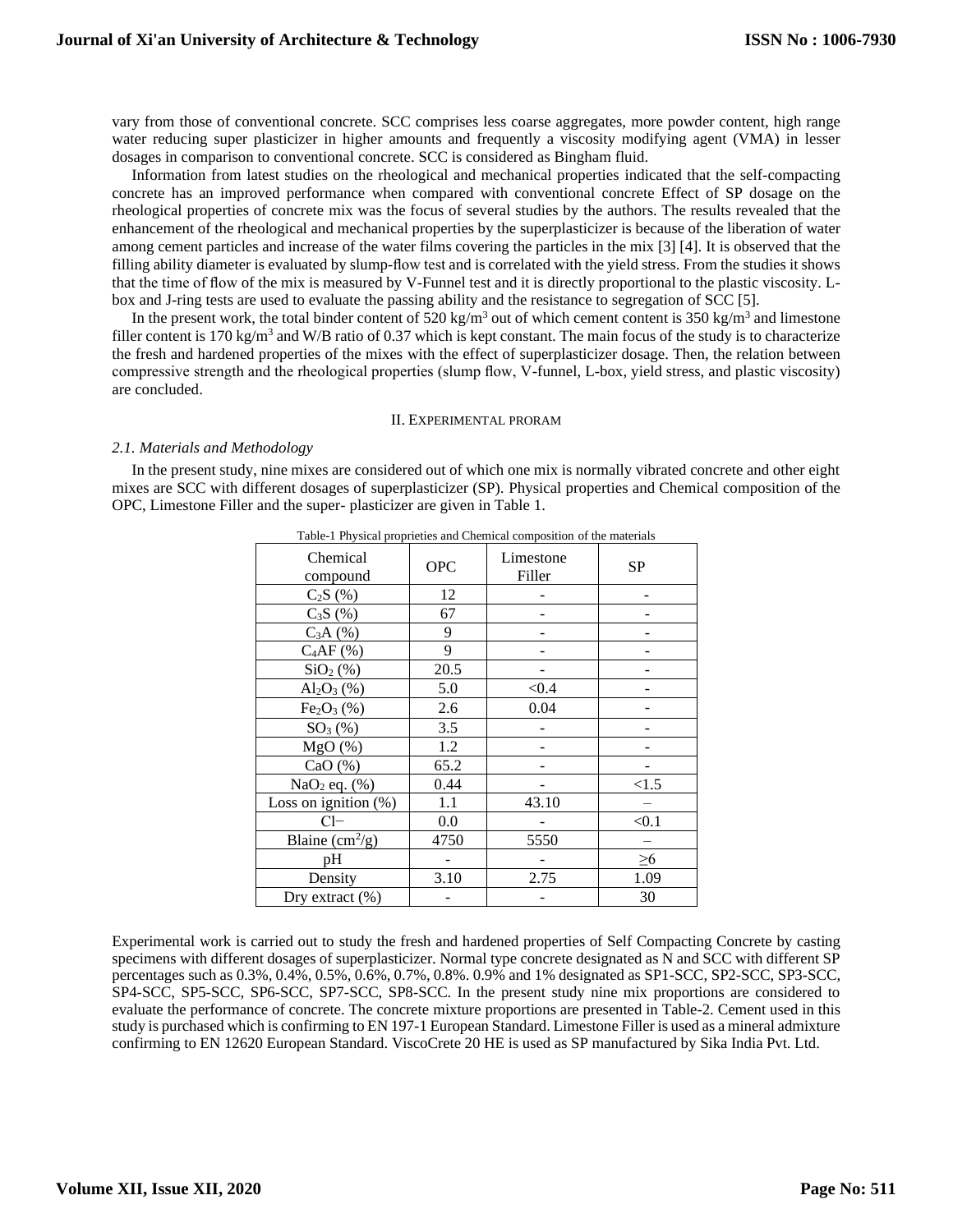| <b>Mix</b> | <b>OPC</b><br>(kg/m <sup>3</sup> ) | Limestone<br>filler<br>(kg/m <sup>3</sup> ) | <b>Fine</b><br>Aggregate<br>(kg/m <sup>3</sup> ) | <b>Coarse</b><br><b>Aggregate</b><br>$\frac{\text{(kg/m}^3)}{}$ | W/B<br>ratio | <b>SP</b><br>dosage % |
|------------|------------------------------------|---------------------------------------------|--------------------------------------------------|-----------------------------------------------------------------|--------------|-----------------------|
| N-SCC      | 350                                | 170                                         | 890                                              | 900                                                             | 0.37         |                       |
| SP1-SCC    | 350                                | 170                                         | 890                                              | 900                                                             | 0.37         | 0.3                   |
| SP2-SCC    | 350                                | 170                                         | 890                                              | 900                                                             | 0.37         | 0.4                   |
| SP3-SCC    | 350                                | 170                                         | 890                                              | 900                                                             | 0.37         | 0.5                   |
| SP4-SCC    | 350                                | 170                                         | 890                                              | 900                                                             | 0.37         | 0.6                   |
| SP5-SCC    | 350                                | 170                                         | 890                                              | 900                                                             | 0.37         | 0.7                   |
| SP6-SCC    | 350                                | 170                                         | 890                                              | 900                                                             | 0.37         | 0.8                   |
| SP7-SCC    | 350                                | 170                                         | 890                                              | 900                                                             | 0.37         | 0.9                   |
| SP8-SCC    | 350                                | 170                                         | 890                                              | 900                                                             | 0.37         |                       |

Table-2 Concrete Mix Proportions for 1 m<sup>3</sup>

#### *2.2. Test program*

#### *1) Tests on fresh SCC properties*

For different mixes of self-compacting concrete with varying superplasticizer, tests are conducted to identify the fresh properties. According to EFNARC standard, characteristic properties of the workability of Self Compacting Concrete include the filling ability, segregation resistance and passing ability which all relate to the slump flow, V-funnel and Lbox test and these tests are sown in Figure 1. Concrete rheometer is used to measure plastic viscosity and yield stress. Plastic viscosity and yield stress values are summarized in Table 3.



Figure 1. Fresh properties of the SCC mix

#### *2) Tests on hardened SCC properties*

Hardened property i.e., compressive strength for various mixes are mentioned in Table-4 and sown in Figure 2. For each property, average of five tests values was considered.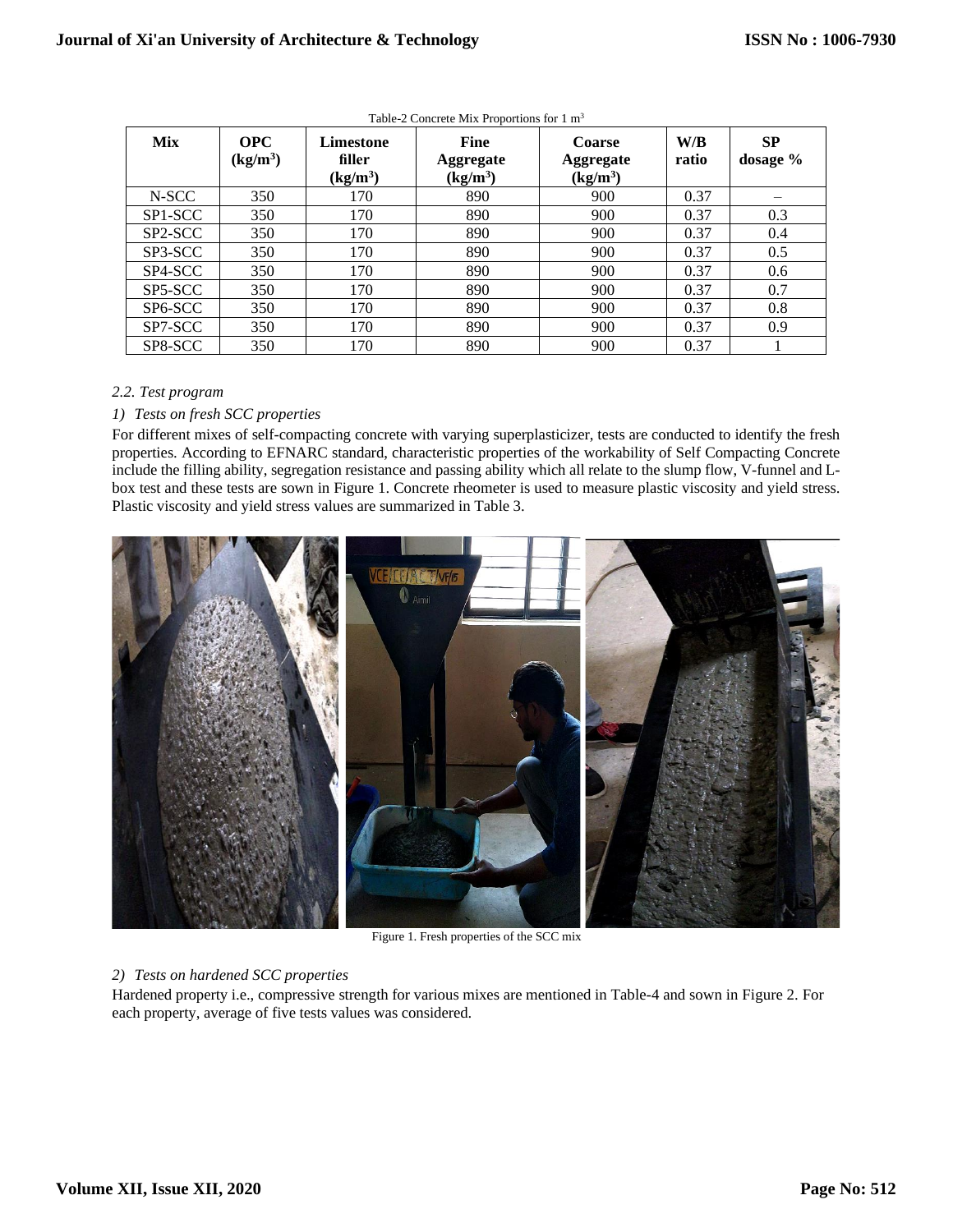

Figure 2. Hardened properties of the SCC mix

|  | Table-3 Fresh properties of the mixes |  |
|--|---------------------------------------|--|
|  |                                       |  |

| <b>Mix</b> | <b>Filling ability -</b><br><b>Slump flow</b><br>diameter (cm) | Passing ability -<br>$L$ -Box H2/H1<br>ratio | Segregation resistance -<br>V-Funnel flow time (s) | <b>Plastic Viscosity</b><br>(Pa s) | <b>Yield stress</b><br>(Pa) |
|------------|----------------------------------------------------------------|----------------------------------------------|----------------------------------------------------|------------------------------------|-----------------------------|
| NC         | 26                                                             |                                              |                                                    | 286                                | 85.6                        |
| SP1-SCC    | 65.25                                                          | 0.814                                        | 20.8                                               | 139.34                             | 39.64                       |
|            | 64.8                                                           | 0.826                                        | 19.6                                               | 137.65                             | 38.2                        |
|            | 65                                                             | 0.832                                        | 18.2                                               | 135.1                              | 37.27                       |
|            | 64.5                                                           | 0.848                                        | 17.8                                               | 133.83                             | 36.2                        |
|            | 64.2                                                           | 0.852                                        | 17.2                                               | 129.67                             | 34.62                       |
| SP2-SCC    | 65.65                                                          | 0.858                                        | 16.5                                               | 127.46                             | 33.6                        |
|            | 65.5                                                           | 0.868                                        | 15.2                                               | 120.21                             | 32.84                       |
|            | 65.9                                                           | 0.872                                        | 16                                                 | 115.32                             | 30.62                       |
|            | 65.2                                                           | 0.882                                        | 15.6                                               | 109.76                             | 28.92                       |
|            | 66                                                             | 0.891                                        | 14.5                                               | 82.25                              | 25.25                       |
| SP3-SCC    | 67.72                                                          | 0.894                                        | 13.2                                               | 78.46                              | 23.76                       |
|            | 68.4                                                           | 0.892                                        | 11.8                                               | 74.12                              | 23.25                       |
|            | 69.6                                                           | 0.898                                        | 12.4                                               | 70.52                              | 22.87                       |
|            | 72.8                                                           | 0.89                                         | 10.2                                               | 64.98                              | 22.55                       |
|            | 72                                                             | 0.892                                        | 9.8                                                | 60.54                              | 22.12                       |
| SP4-SCC    | 74.48                                                          | 0.9                                          | 10.4                                               | 56.72                              | 21.86                       |
|            | 74                                                             | 0.912                                        | 9.6                                                | 51.98                              | 20.72                       |
|            | 77                                                             | 0.92                                         | 8.8                                                | 47.21                              | 19.46                       |
|            | 75                                                             | 0.924                                        | 8.2                                                | 43.82                              | 18.16                       |
|            | 76.2                                                           | 0.928                                        | 8.6                                                | 40.16                              | 15.69                       |
| SP5-SCC    | 78                                                             | 0.93                                         | 9                                                  | 37.84                              | 12.88                       |
|            | 78.8                                                           | 0.948                                        | 8.8                                                | 36.52                              | 10.25                       |
|            | 77.6                                                           | 0.952                                        | 7.6                                                | 33.18                              | 8.72                        |
|            | 79.4                                                           | 0.958                                        | 8.1                                                | 30.41                              | 7.69                        |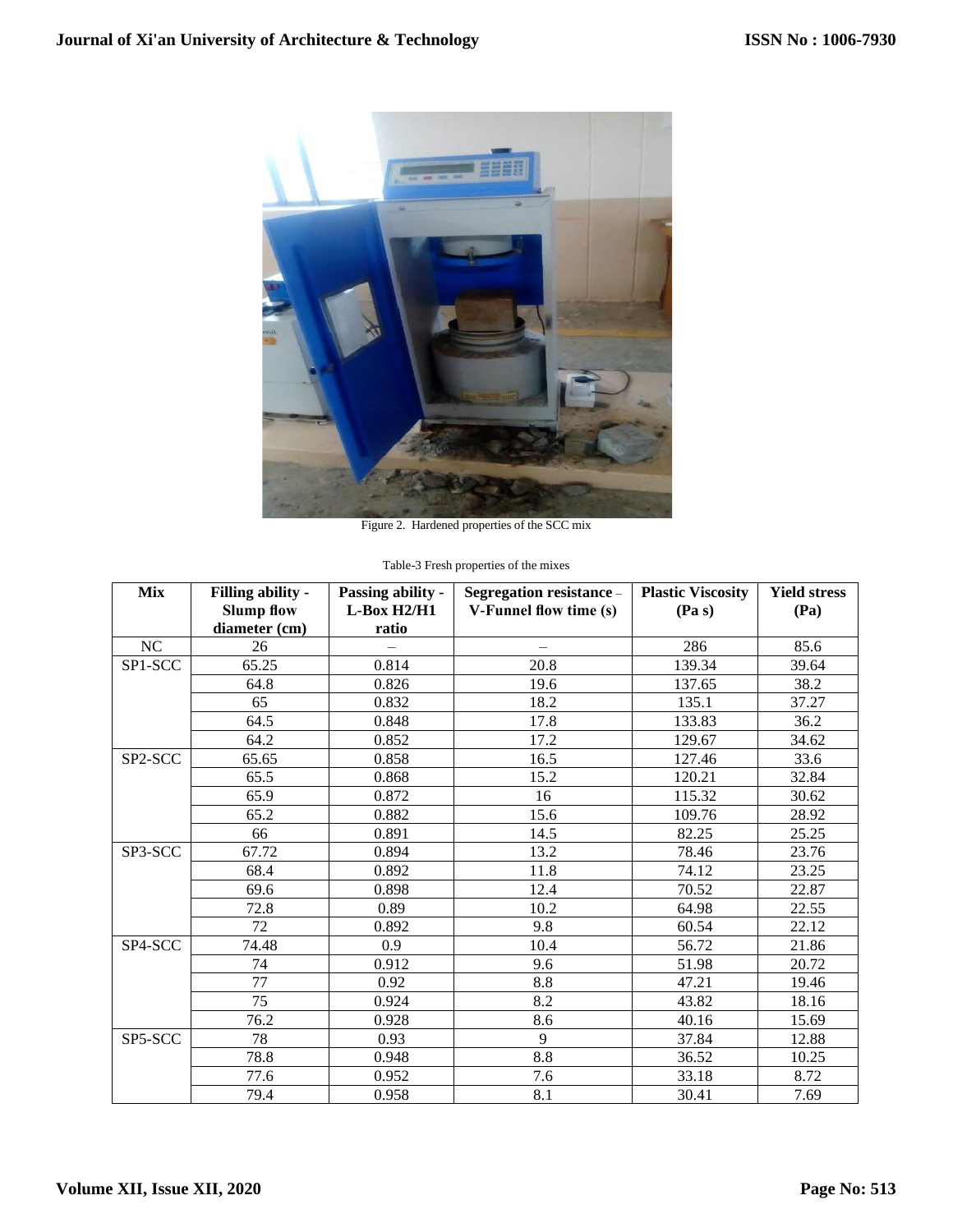|         | 80.6  | 0.962 | 7.8 | 26.83 | 6.21 |
|---------|-------|-------|-----|-------|------|
| SP6-SCC | 81.62 | 0.968 | 8.2 | 24.34 | 5.74 |
|         | 80.6  | 0.972 | 8   | 23.65 | 5.68 |
|         | 82.4  | 0.98  | 7.5 | 22.14 | 5.52 |
|         | 83.8  | 0.986 | 8   | 21.72 | 5.27 |
|         | 84.5  | 0.992 | 7.6 | 20.46 | 4.82 |
| SP7-SCC | 84.83 |       | 7.8 | 19.65 | 4.16 |
|         | 82.8  |       | 7.6 | 19.42 | 3.85 |
|         | 84.6  |       | 7   | 19.1  | 3.67 |
|         | 86    |       | 6.8 | 18.84 | 3.28 |
|         | 85.2  |       | 6.6 | 18.52 | 2.68 |
| SP8-SCC | 86.46 |       | 6.2 | 18.11 | 2.26 |
|         | 85.8  |       | 6   | 17.92 | 2.2  |
|         | 86.2  |       | 5.8 | 17.51 | 2    |
|         | 85.4  |       | 5.8 | 17.42 | 2.24 |
|         | 86.2  |       | 6.2 | 17.36 | 2.22 |

#### III. RESULTS AND DISCUSSIONS

#### *3.1. Fresh properties of Self Compacting Concrete*

Firstly, all the SCC mixes have a slump flow diameter confirming to recommendation of EFNARC except for NC mix. Fresh properties for all the SCC mixes are shown in Table 3. It is noticed from the Figure 3. that with increase in SP dosage, the slump flow diameter increases. Secondly, Figure 4. shows that with increase in dosage of SP, the ratio of H2/H1 rises. Thirdly, Figure 5. show that with increase in dosage of SP, the duration taken by the mix to empty the funnel reduces. Except for NC mix, all other fresh mixtures values obtained are confirming to recommendation of EFNARC. Finally, Figure 6. shows that with increase in dosage of SP the values of plastic viscosity and yield stress decreases. Usage of superplasticizer improves the rheological and mechanical properties because it releases the water among cement particles and increases the water films covering the particles in the mix.



Figure 3. Slump flow test results for all mixes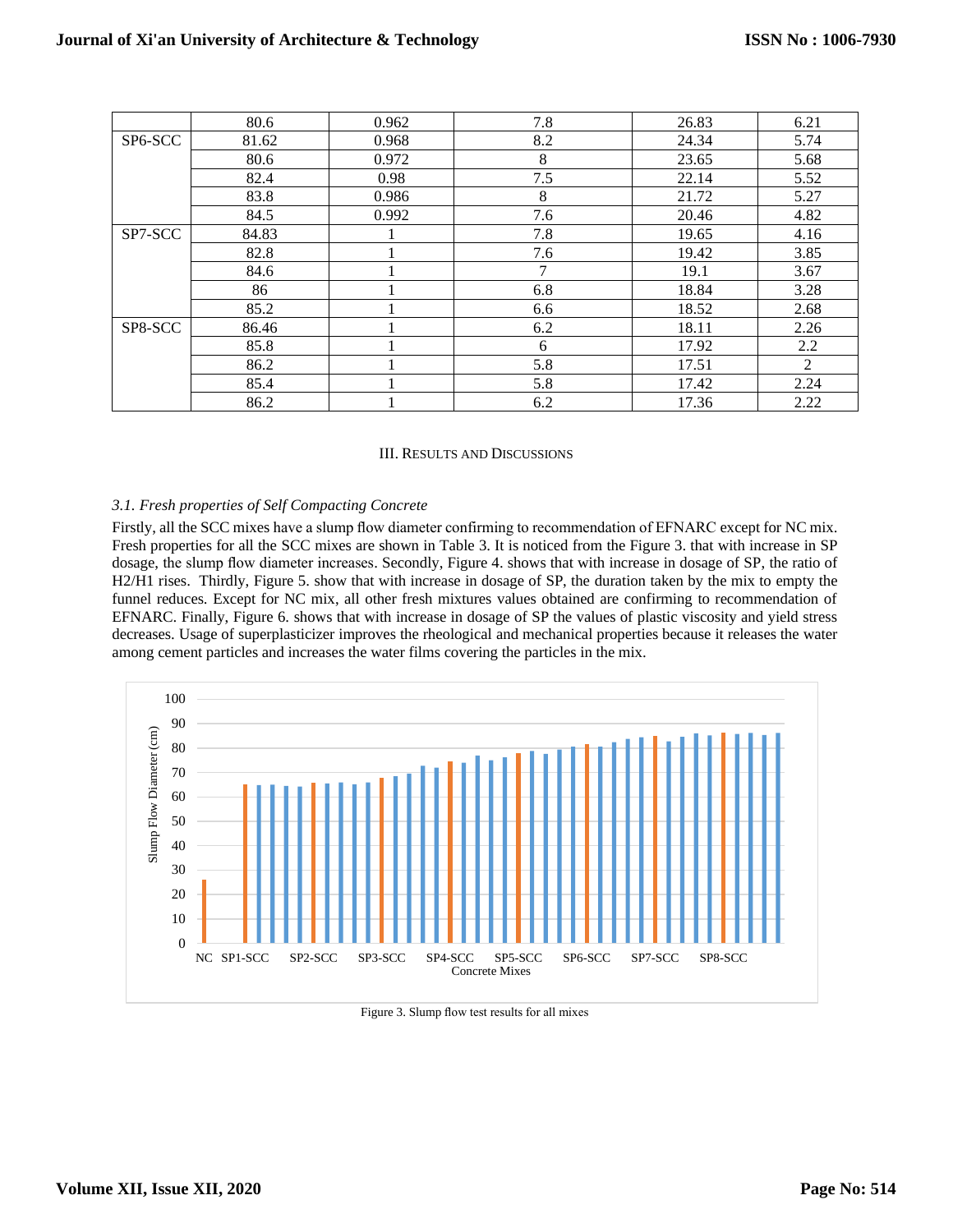





Figure 5. V-funnel test results for all mixes



Figure 6. Plastic viscosity and Yield stress results for all mixes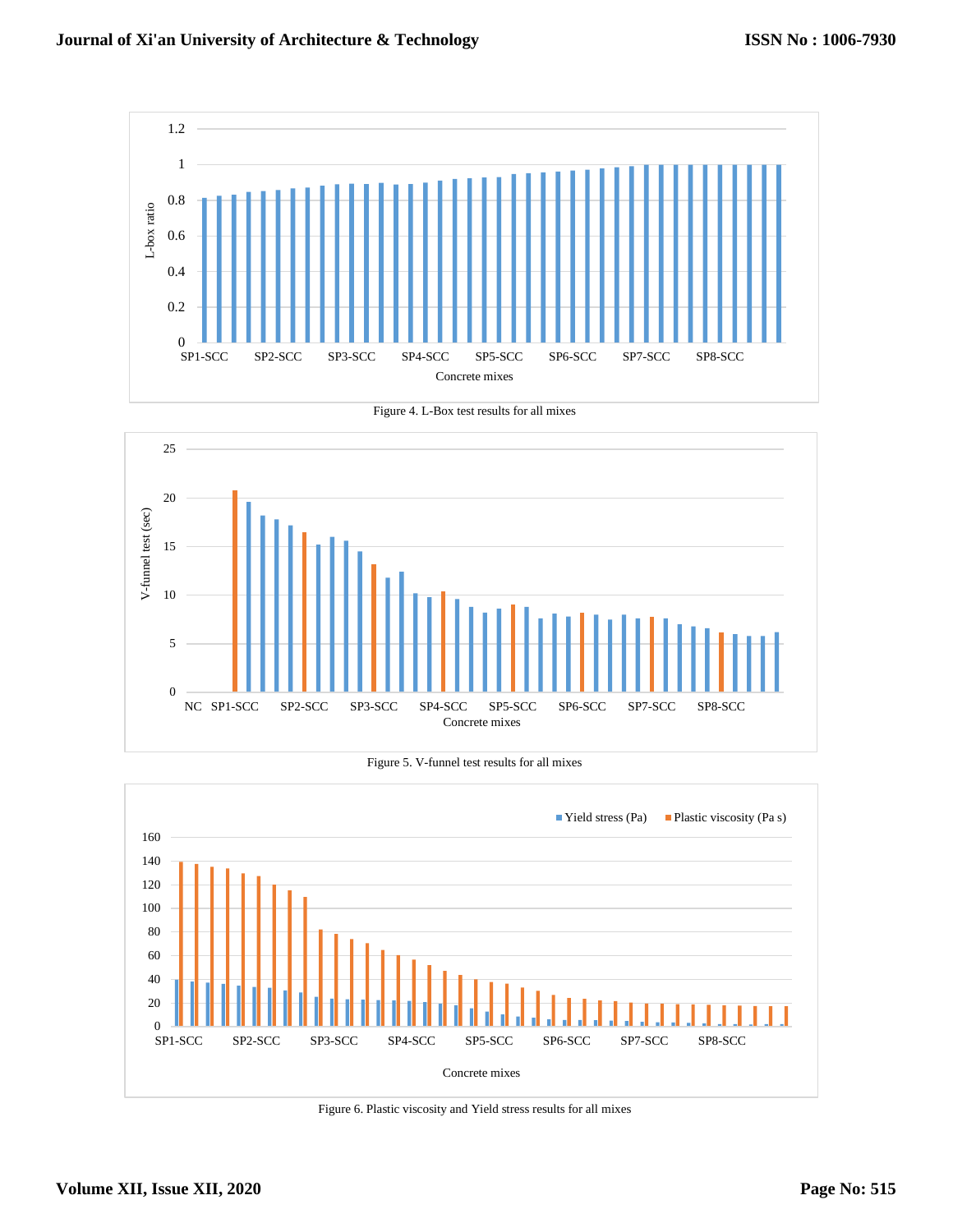#### *3.2. Hardened properties of Self Compacting Concrete*

For all the mixes, compressive strength values at 1 day, 7 days and 28 days is shown in Table-4. It is noticed that, with increase in dosage of SP there is a reduction in compressive strength values.

| Mix                  | <b>Compressive strength</b> |        |         |  |
|----------------------|-----------------------------|--------|---------|--|
|                      | 1 day                       | 7 days | 28 days |  |
| N-SCC                | 29.62                       | 33.3   | 50.8    |  |
| SP1-SCC              | 46.15                       | 60.72  | 74.26   |  |
| SP <sub>2</sub> -SCC | 40.64                       | 55.7   | 71.26   |  |
| SP3-SCC              | 35.32                       | 46.43  | 65.78   |  |
| SP4-SCC              | 32.25                       | 41.42  | 59.88   |  |
| SP5-SCC              | 29.42                       | 37.65  | 53.10   |  |
| SP <sub>6</sub> -SCC | 26.46                       | 33.55  | 45.86   |  |
| SP7-SCC              | 18.86                       | 27.62  | 38.56   |  |
| SP8-SCC              | 15.84                       | 20.68  | 30.16   |  |

Table-4 Mechanical Properties of the mixes



#### *3.3. Correlation between mechanical and rheological properties*

It is noticed from Table-3 and Table-4 that with increase of SP dosage, rheological properties of all the mixes enhanced whereas the hardened properties reduced. Relation between rheological properties (slump flow, V-funnel time, L-box ratio, Plastic viscosity and yield stress) and compressive strength at 1 day, 7 days and 28 days of all the SCC mixes are shown in Figure 8-Figure 12.

*1. Correlation between slump flow and compressive strength* Results obtained from Figure 8. shows that the slump flow and compressive strength was correlated high level:  $R^2 = 0.926$  at 1 day,  $R^2 = 0.943$  at 7 days and  $R^2 = 0.953$  at 28 days At 1 day, the best fit-curve representing the relationship is given by: Compressive strength value (MPa) =  $[-1.1388 \times$  slump flow diameter value] + 115.24 At 7 days, the best fit-curve representing the relationship is given by: Compressive strength value (MPa) =  $[-1.4819 \times$  slump flow diameter value] + 150.94 At 28 days, the best fit-curve representing the relationship is given by: Compressive strength value (MPa) =  $[-1.841 \times$  slump flow diameter value] + 192.3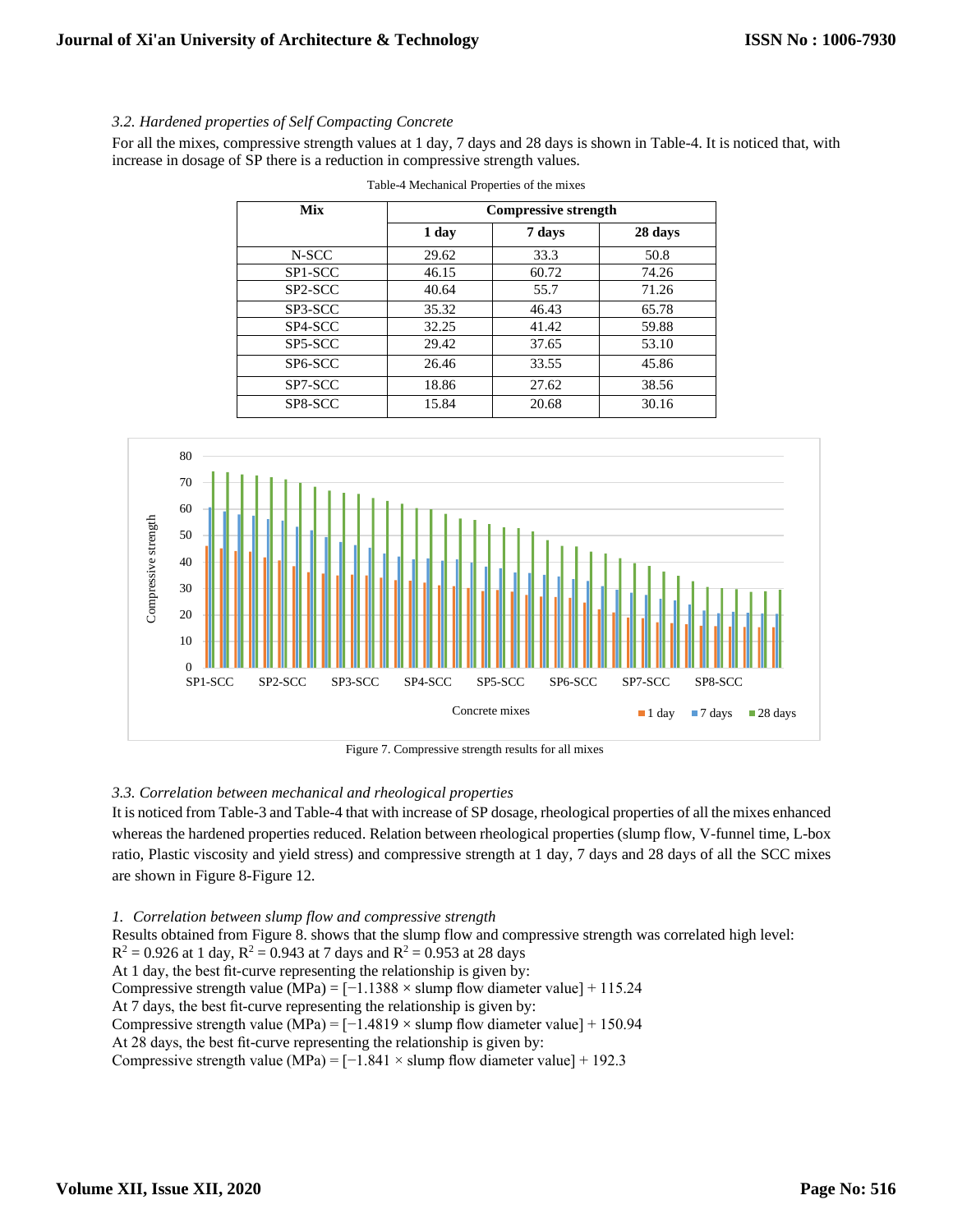

Figure 8. Correlation between slump flow and compressive strength

*2. Correlation between V-Funnel time and compressive strength* Results obtained from Figure 9. shows that the V-funnel test and compressive strength was correlated high level:  $R^2 = 0.847$  at 1 day,  $R^2 = 0.895$  at 7 days and  $R^2 = 0.805$  at 28 days. At 1 day, the best fit-curve representing the relationship is given by: Compressive strength value (MPa) =  $[2.0389 \times V$ -Funnel value] + 7.239 At 7 days, the best fit-curve representing the relationship is given by: Compressive strength value (MPa) =  $[2.7017 \times V$ -Funnel value] + 9.888 At 28 days, the best fit-curve representing the relationship is given by: Compressive strength value (MPa) =  $[3.1672 \times V$ -Funnel value] + 19.067



Figure 9. Correlation between V-funnel flow time and compressive strength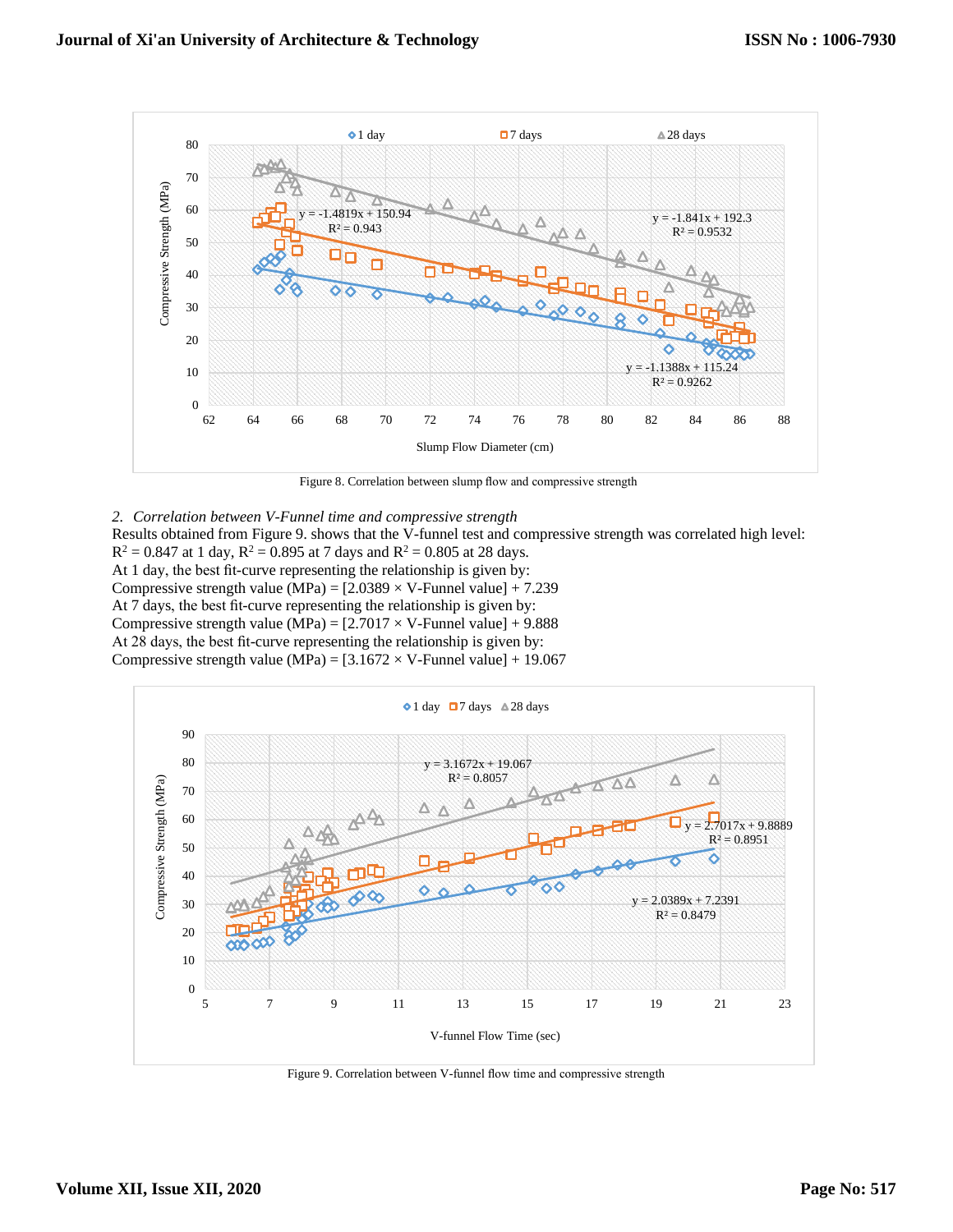*3. Correlation between L-box ratio and compressive strength* Results obtained from Figure 10. shows that the L-box ratio and compressive strength was correlated high level:  $R^2 = 0.970$  at 1 day,  $R^2 = 0.960$  at 7 days and  $R^2 = 0.950$  at 28 days At 1 day, the best fit-curve representing the relationship is given by: Compressive strength value (MPa) =  $[-159.41 \times L$ -box ratio] + 177.1

At 7 days, the best fit-curve representing the relationship is given by: Compressive strength value (MPa) =  $[-204.52 \times L$ -box ratio] + 228.73 At 28 days, the best fit-curve representing the relationship is given by:

Compressive strength value (MPa) =  $[-251.4 \times L$ -box ratio] + 286.45



Figure 10. Correlation between L-box ratio and compressive strength

*4. Correlation between plastic viscosity and compressive strength*

Results obtained from Figure 11. shows that the plastic viscosity and compressive strength was correlated high level:  $R^2 = 0.859$  at 1 day,  $R^2 = 0.902$  at 7 days and  $R^2 = 0.824$  at 28 days

At 1 day, the best fit-curve representing the relationship is given by:

- Compressive strength value (MPa) =  $[0.206 \times$  Plastic viscosity] +16.951
- At 7 days, the best fit-curve representing the relationship is given by:
- Compressive strength value (MPa) =  $[0.2721 \times$  Plastic viscosity] +22.8
- At 28 days, the best fit-curve representing the relationship is given by:

Compressive strength value (MPa) =  $[0.321 \times$  Plastic viscosity] +34.066



Figure 11. Correlation between Plastic viscosity and compressive strength